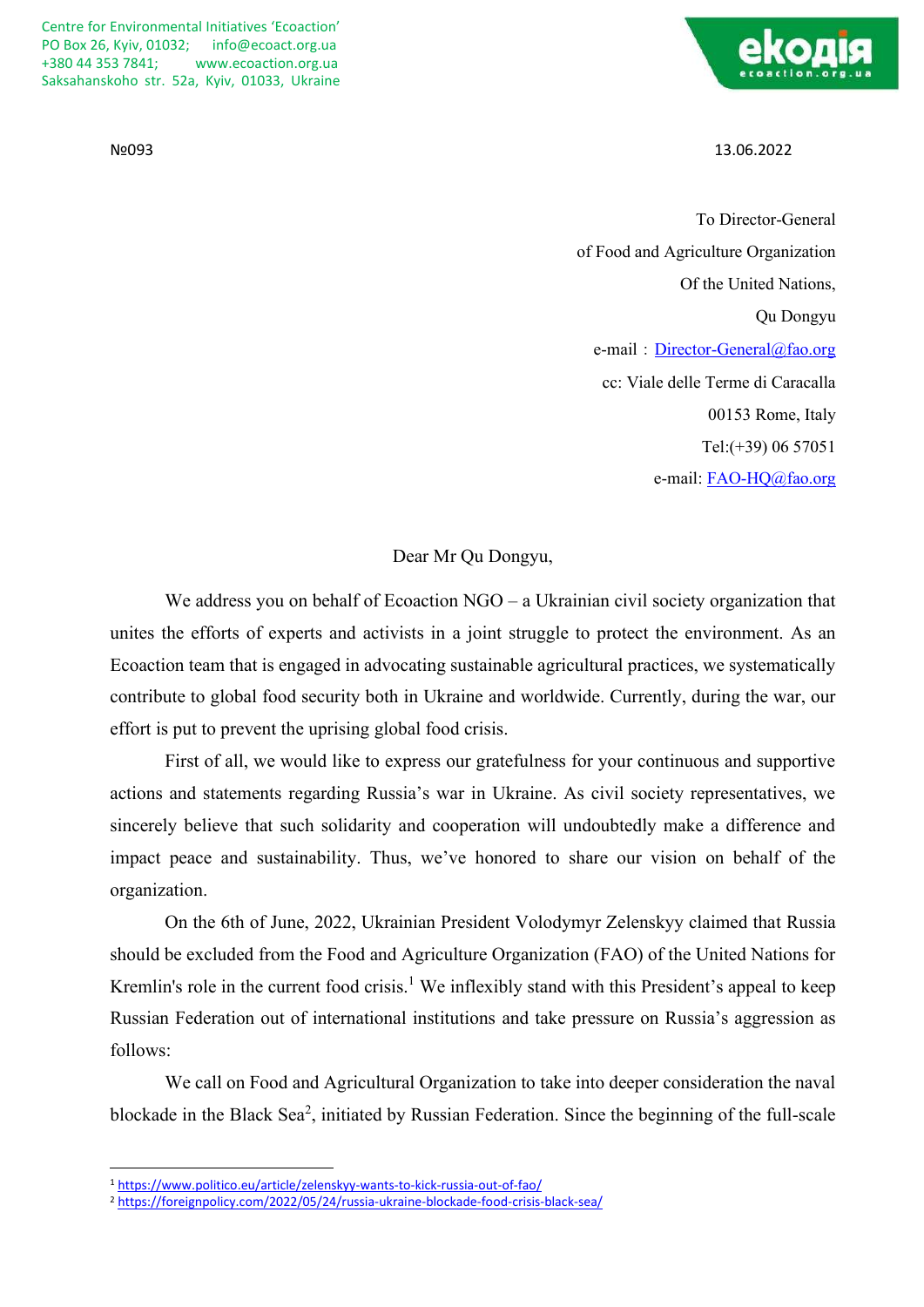invasion to Ukraine, Russia has blocked every maritime trade route both for Ukrainian ships and international vessels located in Ukrainian ports. As of now, Russia did not propose any diplomatic solution to the issue, instead, Kremlin threatens global food security in return for a lifting of sanctions.<sup>3</sup> This consideration cannot be perceived as a fair price for food system stability because so far Russian Federation proved to have no compliance with obligations in this war. Consequently, we ask FAO not to support weakening sanctions as most of the countries intentionally avoid sanctioning the agriculture sector to prevent the food crisis. <sup>4</sup> On the contrary, we expect further and more productive contributions from your side to stop the unjust grain blockage.

Secondly, we would like FAO to stress the facts of numerous grain stealing committed by Russia in occupied Ukrainian territories, including grabbed seaports and silos<sup>5</sup> According to the estimation, Russian Federation has already 600 000 tons of Ukrainian grain and exported some of them<sup>6</sup>. Despite being unconditionally illegal, this crime also harshly affects the Ukrainian economy which is highly dependent on agricultural trade. While Ukraine conscientiously seeks opportunities to sell the grain under controlled areas, Russian occupants despise international economic agreements. We urge you to keep track of concernedly growing cases of grain theft and to encourage non-impacted countries to give up buying this grain.

Ultimately, **we urge FAO to exclude Russian Federation as Member State in Organization**. Russian aggressive war in Ukraine provoked millions of people in countries across the world into poverty and hunger<sup>7</sup> while Russia bears no responsibility for such crimes at full scale. As Russian Federation has become completely and directly guilty of the upcoming food crisis and market instability of commodity prices, it is definite that Kremlin State does not serve the purpose of ensuring food security – an official mission of yours. We must highlight that we do not suggest quitting agricultural trade with Russia or isolating it in the agri sector, nonetheless, our team deliberately stands for Russian deprivation of destructive influence in geopolitics.

Since Russian Federation was found consistent in violating international humanitarian regulations and committing war crimes, we shall not anticipate the food crisis caused by Russia to be regulated by global conventions. We hope that after more than one hundred days of full-scale

<sup>6</sup> <https://www.bbc.com/news/world-europe-61736182>

<sup>3</sup> [https://www.aa.com.tr/en/russia-ukraine-war/kremlin-says-sanctions-against-russia-cause-threat-of-global-food](https://www.aa.com.tr/en/russia-ukraine-war/kremlin-says-sanctions-against-russia-cause-threat-of-global-food-crisis/2595475)[crisis/2595475](https://www.aa.com.tr/en/russia-ukraine-war/kremlin-says-sanctions-against-russia-cause-threat-of-global-food-crisis/2595475)

<sup>4</sup> <https://apnews.com/article/russia-ukraine-politics-united-nations-antony-blinken-5296aae2dec1db42f17bd98efb627b91>

<sup>5</sup> <https://www.nytimes.com/2022/06/05/world/africa/ukraine-grain-russia-sales.html>

<sup>&</sup>lt;sup>7</sup> Information note "The importance of Ukraine and the Russian Federation for global agricultural markets and the risks associated with the war in Ukraine" - <https://www.fao.org/3/cb9013en/cb9013en.pdf>